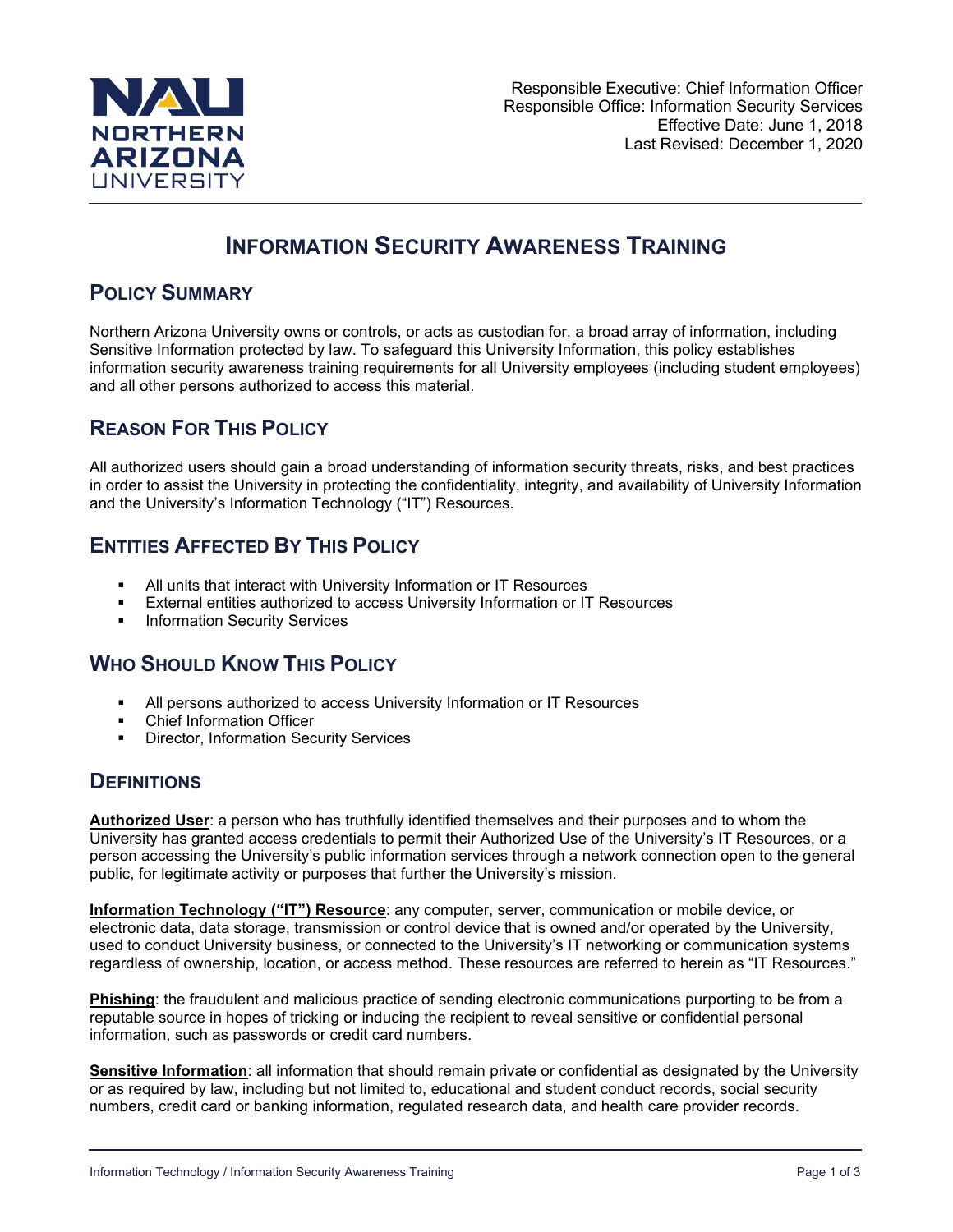Sensitive Information includes, but is not limited to, Level 3 – Sensitive Data and Level 4 – Highly Sensitive Data as defined in the University's *Data Handling and Classification* policy.

**University Information**: all written or verbal data or information that the University or its employees, students, and designated affiliates or agents collect, possess, or have access to regardless of the medium on which it is stored or its format.

# **POLICY**

A. Information Security Awareness Training Program

Acting through the Director of Information Security Services, the Chief Information Officer will establish and maintain an information security awareness training program that will include testing to assess and help ensure basic knowledge and comprehension of information security issues. To demonstrate basic competency in information security best practices, all faculty, staff, and other Authorized Users of University Information or IT Resources must complete this training as part of the onboarding process, annually thereafter, or as may be required by the Chief Information Officer. Information Security Services will:

- develop or acquire appropriate information security training content and test materials
- update and revise training content, test materials, and delivery methods annually to reflect current threats and emerging information security best practices
- ensure a mechanism exists for feedback regarding the content and efficacy of the training program
- track and record testing completion rates and other useful program statistics
- report completion rates and follow-up with units not completing the mandatory training

#### B. Learning Objectives

The basic information security awareness training for all employees or agents will include:

- General information security awareness best practices
- **Mobile device and wireless networking best practices**
- **Data confidentiality, integrity, and availability**
- University IT Resource appropriate use and information security policies
- **Individual employee information security roles and responsibilities**
- Data classification and handling requirements including the need to protect of Sensitive Information
- **How to identify suspicious or risky activities**
- **EXECUTE:** Cybersecurity threat reporting requirements
- **Insider threat detection and reporting**
- **Information Technology security terms and definitions**

Additionally, role-based security training will be provided by subject-matter experts to employees and affiliates having unique, specific, or highly technical security responsibilities (such as roles involving financials transactions, health record processing, payment card transactions, and secure software development for web developers) as may be deemed appropriate for their roles or level of expertise. Students will have the option, but not the requirement, to complete the information security awareness training program.

#### C. Phishing

Employees whose accounts are found to be compromised by a successful Phishing attack will be required to retake and pass a specific Phishing security awareness training module.

#### D. Compliance

System access privileges may be revoked for employees or other authorized users for whom training is required who do not complete required information security awareness training within specified timelines, which shall not exceed sixty (60) days past onboarding, annually recurring, or other established training deadlines.